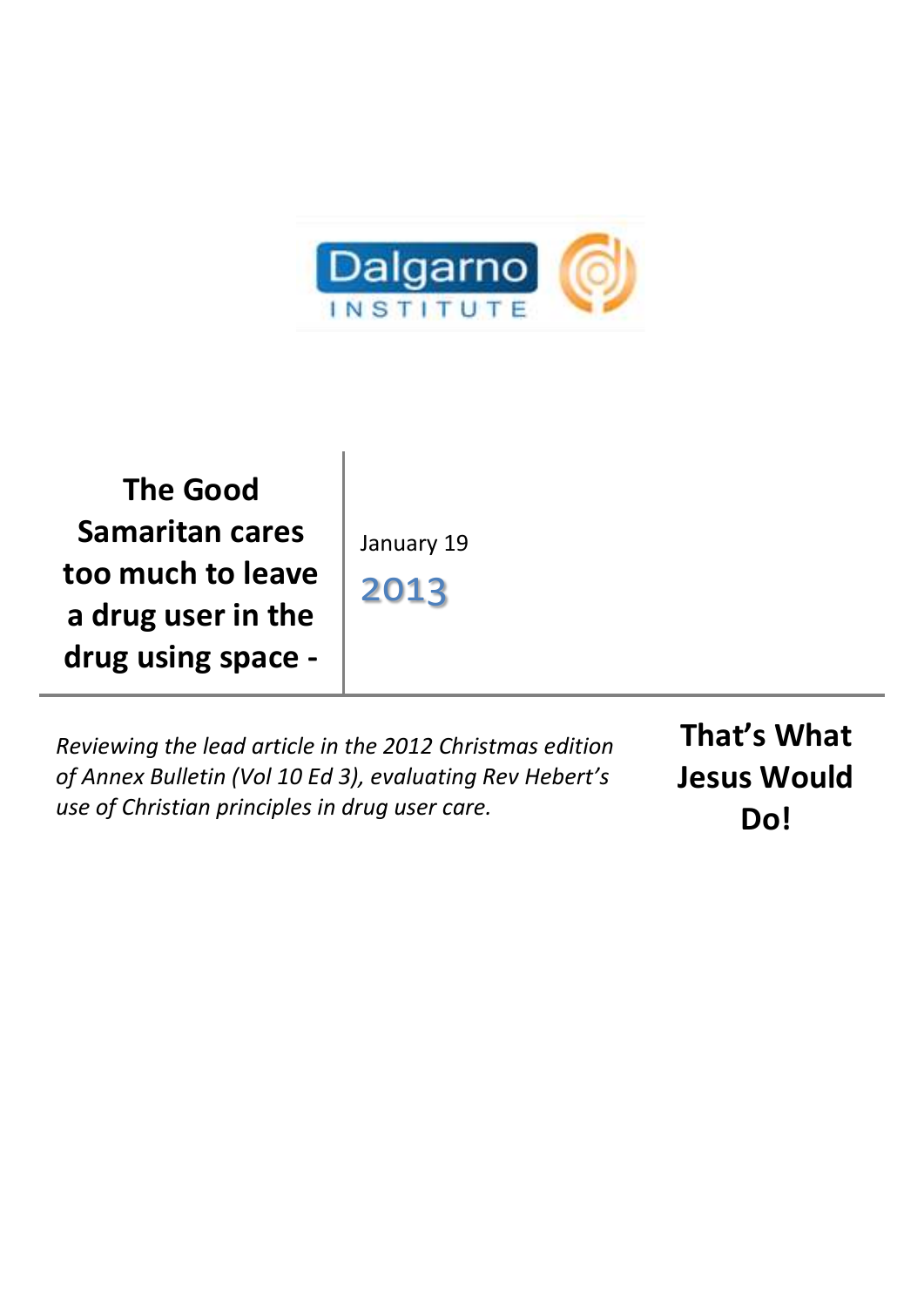## The Good Samaritan cares too much to leave a drug user in the drug using space – That's What Jesus Would Do!

## **W.W.J.D? Jesus and Injecting Rooms! Does the Christian faith imply support for MSICs? Rev Herbert, UnitingCare NSW&ACT, thinks so....**

*According to the 2006 census, almost 64 per cent of Australians identified with a Christian faith, the largest two of which, are Anglican and Catholic. Buddhism accounted for 2.1 per cent, Islam 1.7 per cent, Hinduism 0.75 per cent and Judaism 0.45 per cent. Almost 19 per cent of Australians reported no religious affiliation.*

*In addition to the many hospitals with needle and syringe programs (NSPs) run by religious organisations (e.g. Catholic health services), religious institutions that include NSPs amongst their public health services include Anglicare, UnitingCare, the Salvation Army and Roman Catholic Church-based services.*

The lead article in the 2012 Christmas edition of annex Bulletin (Vol 10 Ed 3) features an interview with Rev. Herbert, who heads up Uniting Care in NSW and the ACT, and was at the forefront of establishing the Medically Supervised Injecting Centre (MSIC) in Sydney.

Perhaps the moral issue presented which is most supportive of Dalgarno Institute's position is the one provided by the Catholic Church when deciding not to host the first MISC in Sydney. Peter Norden, a former Catholic Priest, told The Bulletin that, in considering MSIC, Jesuit Social Services recognised that the cessation of problematic drug use by a person may be unachievable in the short or long term. **Therefore, "the moral question becomes one of how to continue to work with those misusing drugs in a way that recognises the objective moral consideration that drug use is destructive, but that seeks to alleviate the circumstances surrounding the drug use, while at the same time not judging the subjective aspects of individual actions."**

However, Rev Herbert counters this point of view with his own argument for MISC based on moral responsibility following Jesus' teachings – especially that of the Good Samaritan.

Rev Herbert told The Bulletin how certain lessons from Biblical scriptures and principles are completely consistent with harm reduction.

"It seems to me that harm reduction, or harm minimisation, is quite a religious or Christian philosophy: it addresses people as you find them, acknowledging the reality of their situation, and doing your best to ensure that harm is reduced as much as possible," he said.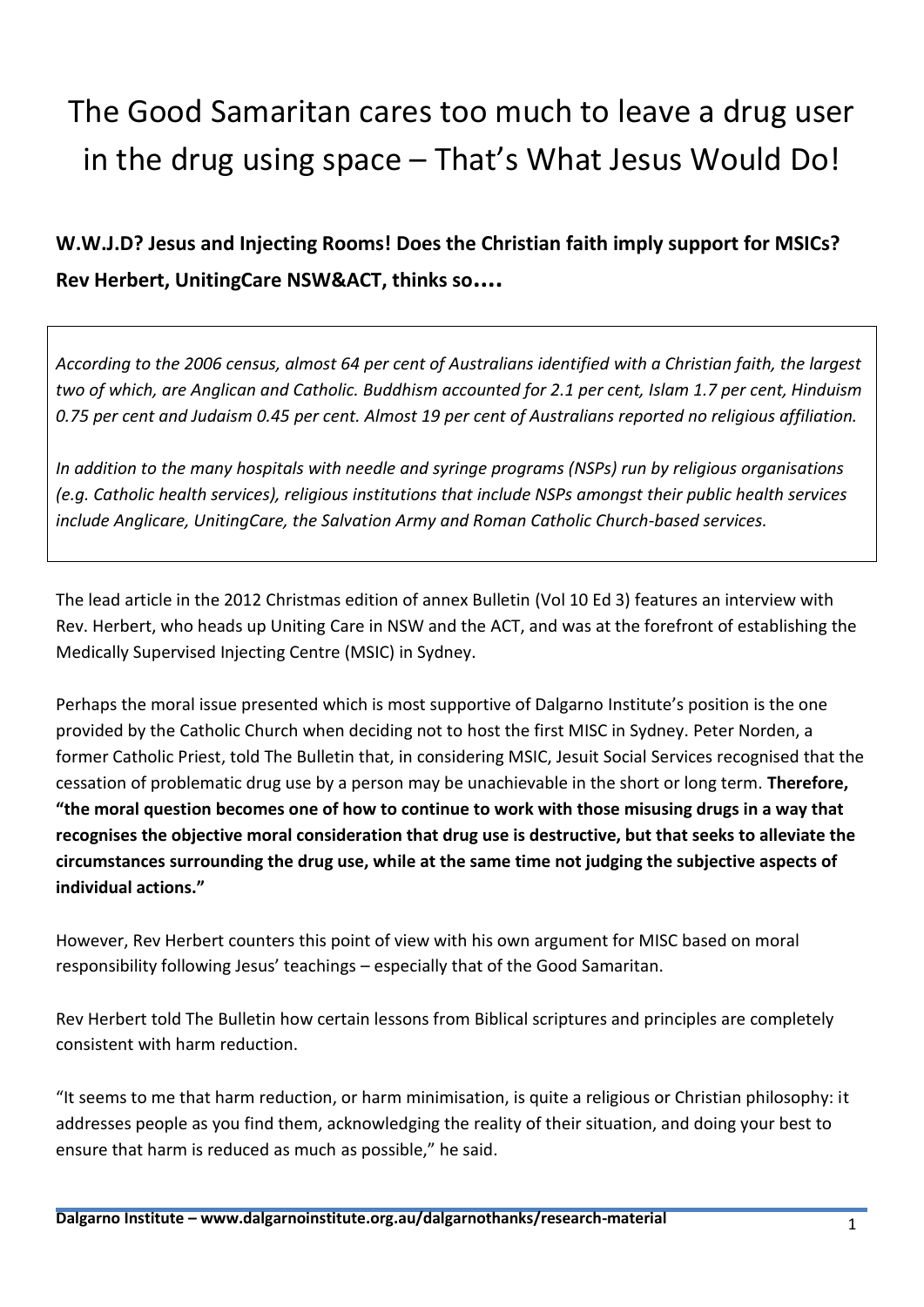One of Rev. Herbert's favourite techniques for explaining the morality of society helping people during vulnerable periods is to tell the parable of the Good Samaritan.

"And I say to people, 'Look at the fool. He goes against all advice, gets attacked and is lying half-dead on the side of the road'. And some would say, 'Well he brought it upon himself'. "The Levite and the priest go by without helping. They possibly said 'Look, if he's stupid enough to ignore all good advice, let him stew in his own juice'.

"When Jesus tells the parable, it is the Good Samaritan who picks the guy up and takes care of him," said Rev. Herbert. "To me, there is a story in that about drug users. I think a lot of the public see injecting drug users and think 'No-one forced them to become that. That was their choice and we don't owe them anything'. Whereas I would say we still owe a duty, a human duty, to care for them."

While an important part of MSIC's work is counselling and referrals to drug treatment, Rev. Herbert stated that "the preeminent purpose is to stop people from dying of overdose. Surely it is a good thing to stop somebody from killing themselves. And by doing that it doesn't mean that you are agreeing with what they are doing or encouraging them to do it more often." He counters the view that the best thing to do is tell people: don't inject.

"When you know someone is going to reject that advice, and for many reasons their life has become trapped in that way, you owe them the duty to see what you can do to preserve their life for as long as you can. "What you are saying is, 'We respect you as a human being. You are part of God's creation. We hope in due course you will find a different way in life, but in the meantime we will protect you as a respected human being.' That's the way that I look at it."

His view extends to the question of whether sterile needle provision should be extended into prisons where unsafe drug injection occurs. "That's another thing. In theory there shouldn't be drug use in jails, but there is; so isn't it better for people to be given clean syringes? A lot of higher-level corrective services people I talk to would agree with that. It's mostly the prison officers' unions that are against it."

## *Dalgarno Review:*

At first glance, Rev Herbert's comments will strike a chord of compassion in anyone reading the article. However, in regard to the analogy of the attacked, destitute and abandoned traveller in the aforementioned Parable we find a 'long bow' being drawn in the attempted favourable juxtapose. For starters the issue of the traveller's predicament was not at all a 'self-harming' exercise. Sure he may be seen as unwise in travelling in a dangerous area, but one cannot compare that with the choice to actually harm oneself by injecting toxic substances into one's own body. Whilst we completely concur there are often tragic factors that lead to such a decision, it is not in any way like the events in the Good Samaritan parable. The 'robbers' in the Parable were not a group of perpetrators that came along, held the person down, and for the first time in that hapless victim's life, injected poison into their body, thus ruining their life and health.